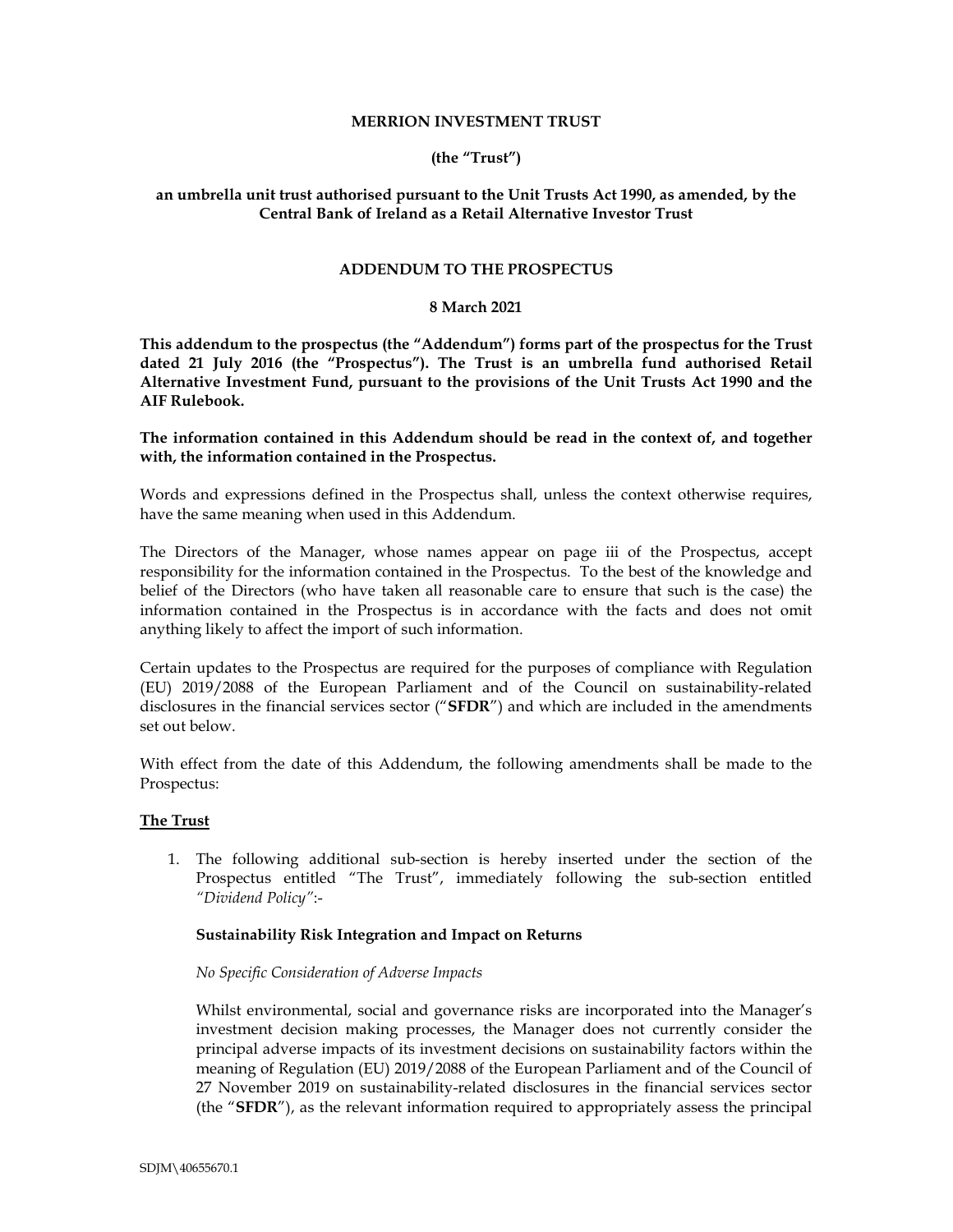adverse impacts of the Manager's investment decisions on sustainability factors, is not yet available.

When the finalised Regulatory Technical Standards, supplementing SFDR are published, and the rules are sufficiently clear, it is the current intention of the Manager to comply with the relevant SFDR requirements relating to transparency on the principal adverse impacts of its investment decisions on sustainability factors. The Manager will keep its decision to not specifically consider, as a factor in its investment decision making, the principal adverse impacts of its investment decisions on sustainability factors within the meaning of SFDR under review and will formally re-evaluate this decision on an annual basis.

#### *Sustainability Risks*

Although, unless otherwise stated in a particular Supplement, the Sub-Funds do not promote environmental or social characteristics for the purposes of SFDR, the Manager integrates sustainability risks and opportunities into their research, analysis and investment decision-making processes.

Sustainability risk means an environmental, social, or governance event or condition, that, if it occurs, could potentially or actually cause a material negative impact on the value of a Sub-Fund's investment. Sustainability risks can either represent a risk of their own or have an impact on other risks and may contribute significantly to risks, such as market risks, operational risks, liquidity risks or counterparty risks.

Sustainability risks, as further described in the "Risk Considerations" section below, are important elements to consider in order to enhance long-term risk adjusted returns for investors and to determine strategy risks and opportunities in respect of the Sub-Funds. All of the Sub-Funds currently integrate sustainability risk in their investment process, unless otherwise stated in the Supplement issued in respect of a particular Sub-Fund. Integration of sustainability risk may vary depending on the Sub-Fund's strategy, assets and/or portfolio composition.

The Manager makes use of specific methodologies and databases into which environmental, social, and governance data from external research companies, as well as own research results, are incorporated. Assessment of sustainability risks is complex and may be based on environmental, social or governance data which is difficult to obtain and incomplete, estimated, out of date or otherwise materially inaccurate. Even when identified, there can be no guarantee that these data will be correctly assessed.

To the extent that a sustainability risk occurs, or occurs in a manner that is not anticipated by the Manager, there may be a sudden, material negative impact on the value of an investment, and hence on the Net Asset Value of the Sub-Funds. Such negative impact may result in an entire loss of value of the relevant investment(s) and may have an equivalent negative impact on the Net Asset Value of the Sub-Funds.

The Manager has implemented a Sustainability Risks Policy which sets out the Manager's policies in respect of the integration of sustainability risks in its investment decision-making process.

*Risk Considerations*